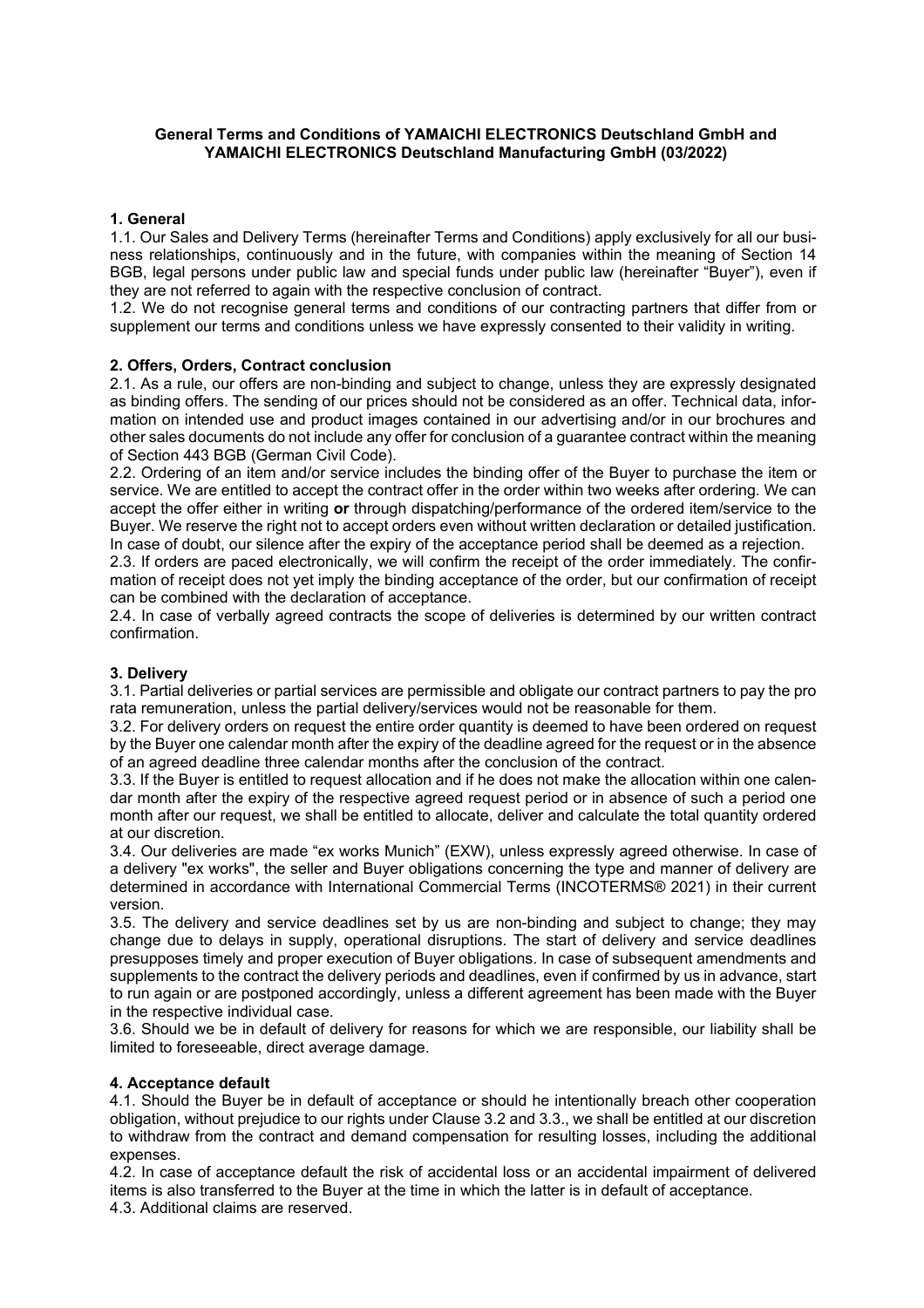## **5. Prices and payments**

5.1. As a rule, our prices are in EURO net cash, ex works/Munich warehouse, plus dispatch and packaging costs, unless otherwise agreed in writing. Statutory duties, customs and taxes are to be paid separately in the amount applicable at the time of invoicing.

5.2 In case of an individual order with a net goods value of less than EUR 100.00 we are entitled to charge a minimum quantity surcharge of EUR 30.00 in addition to our prices.

5.3. Our prices are valid for six months from of the date of the conclusion of the contract. The agreed prices are valid only for the respective concluded contract.

5.4. Price changes are permissible if there is more than six weeks between the conclusion of the contract and the agreed delivery deadline. Should thereafter be an increase in the wages, material costs or market-based cost prices (List price) or should there be a change in the exchange rate until the production time, we shall be entitled to increase our prices in line with the increases in costs.

5.5. The first three deliveries are made only against cash on delivery. Any additional subsequent deliveries are due for payment without any deductions within 30 days net cash after invoicing or an equivalent payment schedule.

5.6. Payment deadlines are deemed to have been met if we can dispose of the amount within the deadline period. Payments to our representatives and/or agents can be made with discharging effect only if they can provide a written authorisation to collect.

5.7. Should the Buyer be in default with his payment obligations in whole or in part he must pay, without prejudice to our other further claims and starting with this point in time a default interest in the amount of annually 5 percent points above the basic interest set by the European Central Bank, unless we can demonstrate higher damages.

5.8. For every written dunning of an invoice upon occurrence of a default, we are entitled to demand a processing flat rate fee of EUR 5.00.

5.9. The offsetting or retention by the Buyer is excluded, unless his offsetting or retention is undisputed, is legally established or arises from the same contractual relationship. We are entitled to prevent the exercise of the retention right by providing guarantee, even without security.

5.10. Should the Buyer stop his payments, should there be an over-indebtedness or if an application is filed for opening insolvency proceedings or should the Buyer be in default with the payment of due bills of exchange or checks, our total claim shall be due for payment without delay. The same applies in case of other essential impairment of economic circumstances of the Buyer. In this case we shall be entitled to demand sufficient security deposit and to withdraw from the contract.

# **6. Retention of title**

6.1. The goods remain in our ownership until the fulfilment of all claims against the Buyer available to us under the business relationship (reserved goods), even if individual items have been paid for. Pledging or security assignment of the reserved goods is not allowed.

6.2. If the reserved goods are resold or transferred to us - permissible in the course of normal business operations - the Buyer shall assign to us future claims against his customers as a precautionary measure until all claims arising from the business relationship have been settled, without this requiring a special statement at a later date; the assignment also covers the balance claims resulting in the course of existing current account relationships or with the termination of such relationship of the Buyer with his customers. If the reserved goods are resold or transferred together with other items, without having agreed on an individual price for the reserved goods, the Buyer shall assign to us that part of the total price claim with priority over the other claims or the total claim obtained for the transfer, which corresponds to the value of the reserved goods invoiced to us. The Buyer is authorised to the collection of the assigned claims from the resale or transfer until further notice; he is not entitled, however, to dispose of them in another manner, e.g. through assignment. At our request, the Buyer shall inform the customer regarding the assignment and provide us with documents required for asserting the rights against the customer, e.g. invoices, and to share the required information. The Buyer bears the cost for collection and intervention. If the Buyer receives bills of exchange based on the authorisation granted to him to collect assigned claims, the ownership of these papers is transferred to us with the vested right as security. The transfer of bill of exchange is replaced by agreement, which the Buyer takes into safeguarding for us and then delivers to us properly endorsed without delay. In the event that the equivalent value of the claims assigned to us in checks is received by the Buyer or a bank of the Buyer, the latter is obligated to reporting the receipt and to transfer without delay. The ownership of the checks is transferred to us with the vested right as soon as they are received by the Buyer. The transfer of papers is replaced by agreement, which the Buyer takes into safeguarding for us and then delivers to us properly endorsed without delay.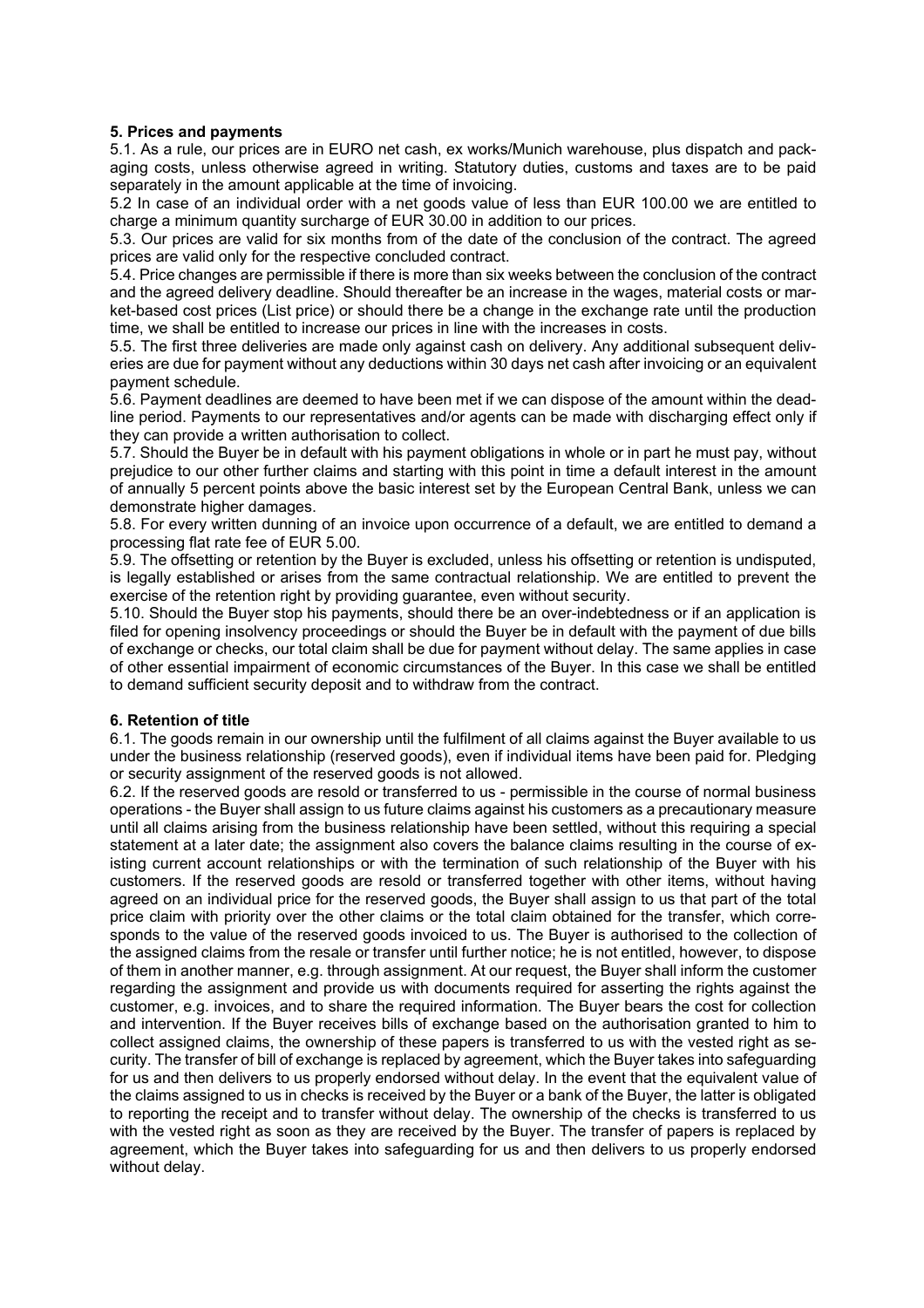6.3. Should the Buyer process the reserved goods, transform them or combine them with other items, the processing, transforming or combining shall be done for us. We shall be the direct owner of the items produced by way of processing, transforming or combining. Should this not be possible for legal reasons, we and the Buyer agree that we shall become the owner of the new item at any time during the processing, transforming or combining. The Buyer stores the new item for us with the due diligence of a prudent businessman. Items created through processing, transforming or combining are considered reserved goods. With processing, transforming or combining with other items not belonging to us we acquire ownership of the new item in the amount of the share resulting from the ratio of the invoice value of the processed, transformed or combined reserved goods to the value of the new item. In case of sale or leasing of the new item the Buyer shall herewith assign to us his claim arising from the sale or leasing against his customers with all ancillary rights as a precautionary measure, without this requiring further declarations at a later time. The assignment, however, applies only for the amount that corresponds to the value invoiced by us for the processed, transformed or combined reserved goods. That portion of the claim which has been assigned to us has priority over the remaining claim.

6.4. If the reserved goods are combined by the Buyer with real estate or moveable items, the Buyer shall also assign to us the claim he is entitled to as a precautionary measure, without this requiring further declarations at a later time.

6.5. Should the Buyer fail to meet his payment obligation or payment of due bills of exchange or checks in whole or in part, should there be an over-indebtedness or if an application is filed for opening insolvency proceedings, we shall be entitled to take immediate possession of all the goods in our ownership; we shall also be entitled to assert further rights arising from the retention of title. The same applies in case of other essential impairment of economic circumstances of the Buyer. The Buyer grants us or those commissioned by us access to all his business premisses during business hours. The demand for handover or possession does not imply withdrawal from the contract. We are entitled to make use of the reserved goods with the due diligence of a prudent businessman and to settle outstanding claims from their proceeds.

6.6. Should the value of the security exceed our claims against the Buyer from the ongoing business relationship by more than 20%, we shall be obligated to release the security to which he is entitled at his request.

### **7. Claims of the Buyer in case of defects.**

7.1. As a rule, only our product description or that of the manufacturer applies as quality of the goods. Public statements, promotions or advertisements of the manufacturer do not constitute contractually specified quality of the goods.

7.2. The Buyer is obligated to meet his inspection and notification obligations under Section 377 HGB (German Commercial Code). Goods delivered by us are deemed to be contractually approved, if we do not receive a notification from the Buyer within 14 days from the receipt of the goods, but no later than 18 days after their delivery ex works, in which it is specifically reported as to which complaint is being raised; this does not apply to hidden defects. Differences in quantity for mass-product items of less than 5% do not establish entitlement to defect complaint. Unless agreed otherwise in writing, our deliveries are made according to the existing standard at the time of ordering.

7.3. At our discretion, the claims are limited to removal of defects or delivery of a defect-free item (subsequent performance). Should the subsequent performance fail, the Buyer is entitled to reduce the price or withdraw from the contract at its discretion.

7.4. Liability for defect caused by unsuitable or improper use, faulty installation - in particular by noncompliance with installation instruction - or start-up by the Buyer or third party, natural wear and tear, faulty or negligent handling, unsuitable operating materials, replacement materials, chemical, electrochemical, electric or weather conditions, is excluded, unless they are due to our fault. Items with galvanised or nickel-plated contacts must be processed within 6 months of the delivery date, as solderability can no longer be guaranteed thereafter.

7.5. Further claims of the Buyer due to criminal liability for consequential damages caused by defects are generally excluded. This does not apply to claims based on intentional or gross negligence on our part or our vicarious agents as well as in case of injury to life, body and health caused by an intentional or negligent breach of obligation on our part or our vicarious agents. The right of the Buyer to withdraw from the contract remains unaffected.

7.6. The warranty period for material defects and legal defects is 1 year from delivery of the goods, unless a consumer goods purchase takes place at the end of the supply chain. The limitation period of one year shall also apply to claims arising from tort, based on a defect in the goods. The limitation period of one year shall not apply to the extent that we or our vicarious agents have unlimited liability for damages arising from the breach of a warranty or from injury to life, limb or health, for intent and gross negligence and for product defects or to the extent as we have assumed a procurement risk.

7.7. We do not provide the Buyer with statutory guarantees. Manufacturer guarantees remain unaffected.